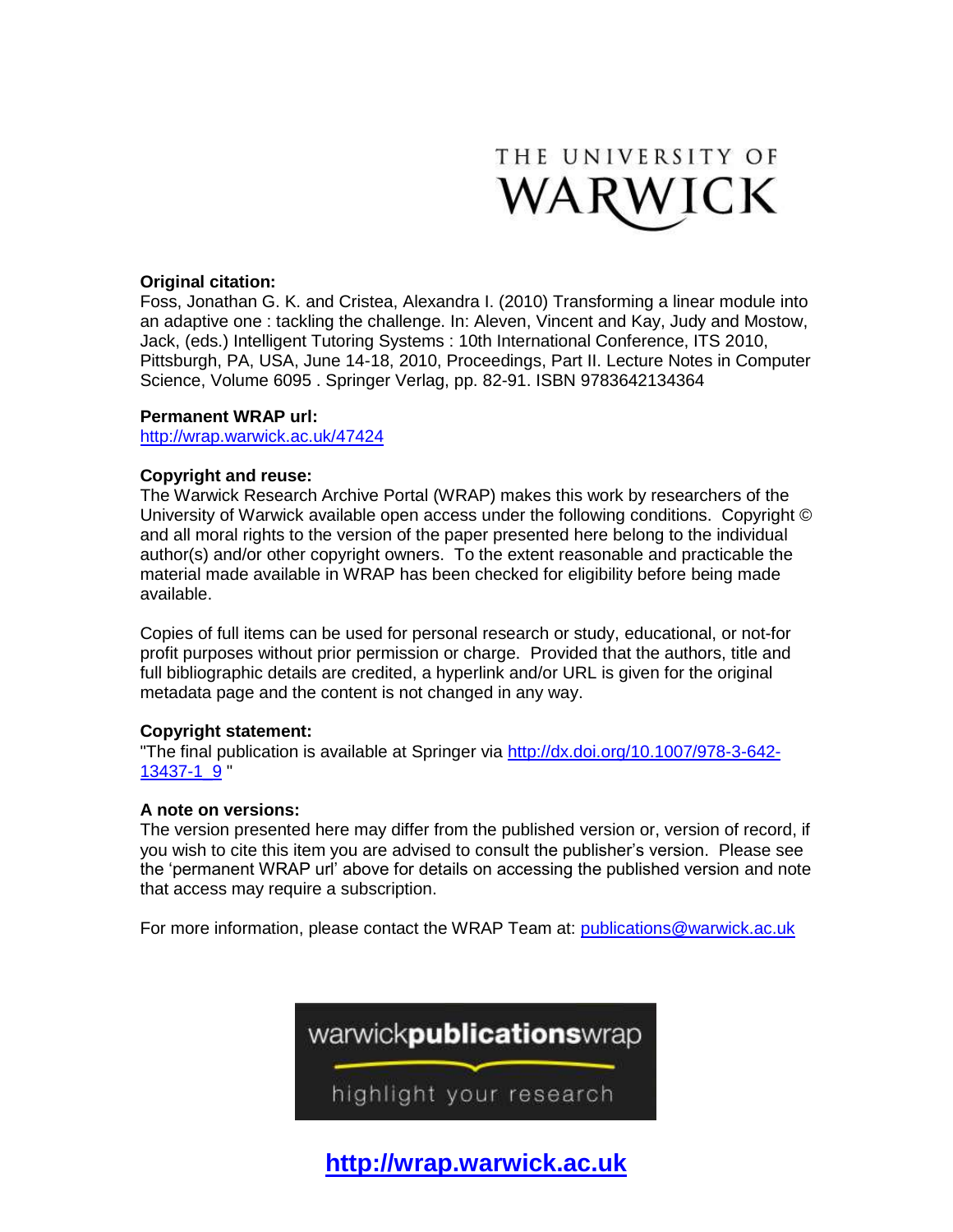# Transforming a linear module into an adaptive one: tackling the challenge

Jonathan G. K. Foss and Alexandra I. Cristea

Department of Computer Science, University of Warwick, Coventry, CV4 7AL, United Kingdom {J.G.K.Foss, A.I.Cristea}@warwick.ac.uk

Abstract. Every learner is fundamentally different. However, few courses are delivered in a way that is tailored to the specific needs of each student. Delivery systems for adaptive educational hypermedia have been extensively researched and found promising. Still, authoring of adaptive courses remains a challenge. In prior research, we have built an adaptive hypermedia authoring system, MOT3.0. The main focus was on enhancing the type of functionality that allows the non-technical author, to efficiently and effectively use such a tool. Here we show how teachers can start from existing course material and transform it into an adaptive course, catering for various learners. We also show how this apparent simplicity still allows for building of flexible and complex adaptation, and describe an evaluation with course authors.

Keywords: authoring of adaptive hypermedia, adaptive hypermedia, MOT3.0

### 1 Introduction

Learners are individuals, and it is important to cater to their specific needs and requirements. Although this is a statement usually widely agreed upon, especially in the case of learner-centered teaching [1], we don't yet see a wide number of courses delivered in an adaptive fashion. Adaptive educational hypermedia has been around for almost 20 years, and adaptive delivery systems have been extensively researched. The bottle-neck remains in the domain of authoring for such systems, despite a recent body of consistent research [2]. Part of it is due to the (real or assumed) complexity of (using) such systems. Previously we have built and described an enhanced adaptive hypermedia authoring system MOT3.0 [3]. The main focus of this effort was on adding and extending the type of functionality that allows the 'lay person', the nontechnical author, to efficiently use such a tool. In this paper we show how, in a realistic case, a teacher can start from any course she is already teaching, and transform it, in a number of steps, into an adaptive course, thus targeting various learners and moving away from the 'one-size-fits-all' approach. We then discuss how this apparent simplicity still permits for the building of flexible and complex adaptation, and finally present evaluation results with designers and authors of the tool.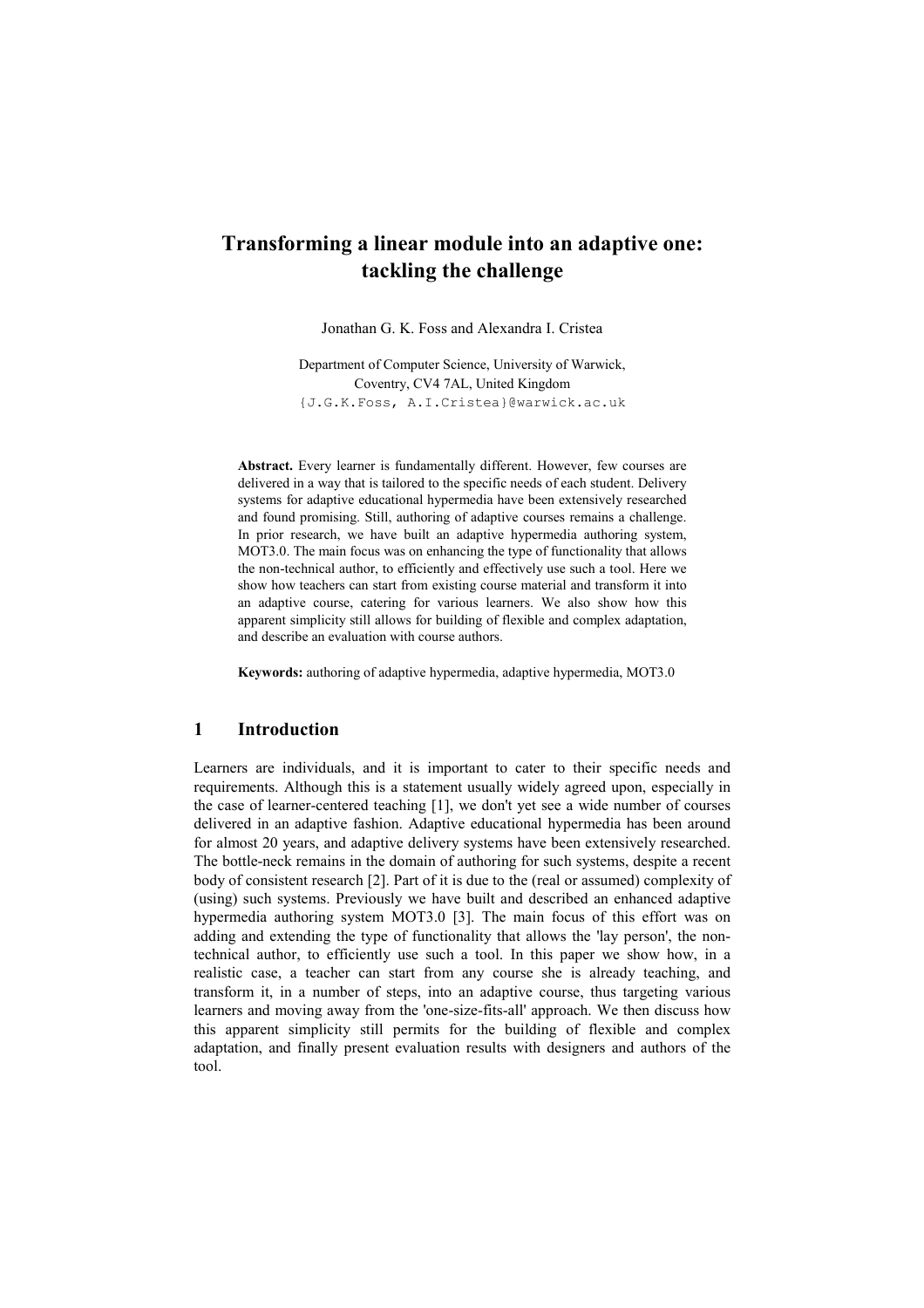### 2 Scenarios

This paper considers the authoring process from the point of view of two types of authoring, as illustrated by the two scenarios below.

#### 2.1 Content Authoring

Professor Smith is a lecturer in Computer Science, and has presented a 'Web Development' course for the last five years. The resources she currently uses are: 30 lecture presentations (written in PowerPoint); 5 videos (each 5 minutes long) and 1 online quiz (authored in Moodle).Although the Professor is keen to embrace the advantages of adaptive hypermedia, she does not want to spend a long time rewriting all of her course material. Nor does she wish to learn a new programming language. Thus she uses the MOT3.0 tool, which will allow her to structure her existing content in a way that can be integrated into an adaptive course. Her students have previously taken an ILS (Index of Learning Styles [4]) test and have shown clear preferences for two types of learning styles: some of her students are *visual*, some *verbal*. She would also like to classify her students into beginner, intermediate and advanced groups. She then selects two adaptation strategies from a pool of strategies (created by her colleague, Professor Jones) that cater for the two types of adaptivity she is envisioning. From the natural language description of the strategies, without reading the code she finds out what type of labeling and annotation she needs to add to the material she has imported into MOT3.0. Because the content has been automatically separated into many reusable pieces, she finds the annotation process simple and fast. Finally, she applies the adaptation strategies to her content and deploys the result in the adaptation engine which will display it to her students, in a personalized way.

### 2.2 Adaptation Authoring

Professor Jones is another Computer Science lecturer, and a colleague of Professor Smith. He understands the pedagogical benefits of adaptive hypermedia, and has recently learnt the syntax of the LAG [5] adaptation programming language. Professor Jones has been appointed by his department to create a pool of adaptation strategies that will be used by his colleagues. He has both pedagogical knowledge and programming knowledge.

However, Professor Jones has not yet had much experience of authoring LAG adaptation files. The web-based PEAL editor [6] will assist Professor Jones, providing syntax highlighting and code completion. He then creates a good number of relevant strategies in a relatively short amount of time. Importantly, he adds good natural language descriptions to each of the strategies, so that his colleagues may use them without needing to read any of his code.

In the following sections, we will explain, from a technical point of view, how Professor Smith and Professor Jones can collaborate on an adaptive course, utilizing the two scenarios above.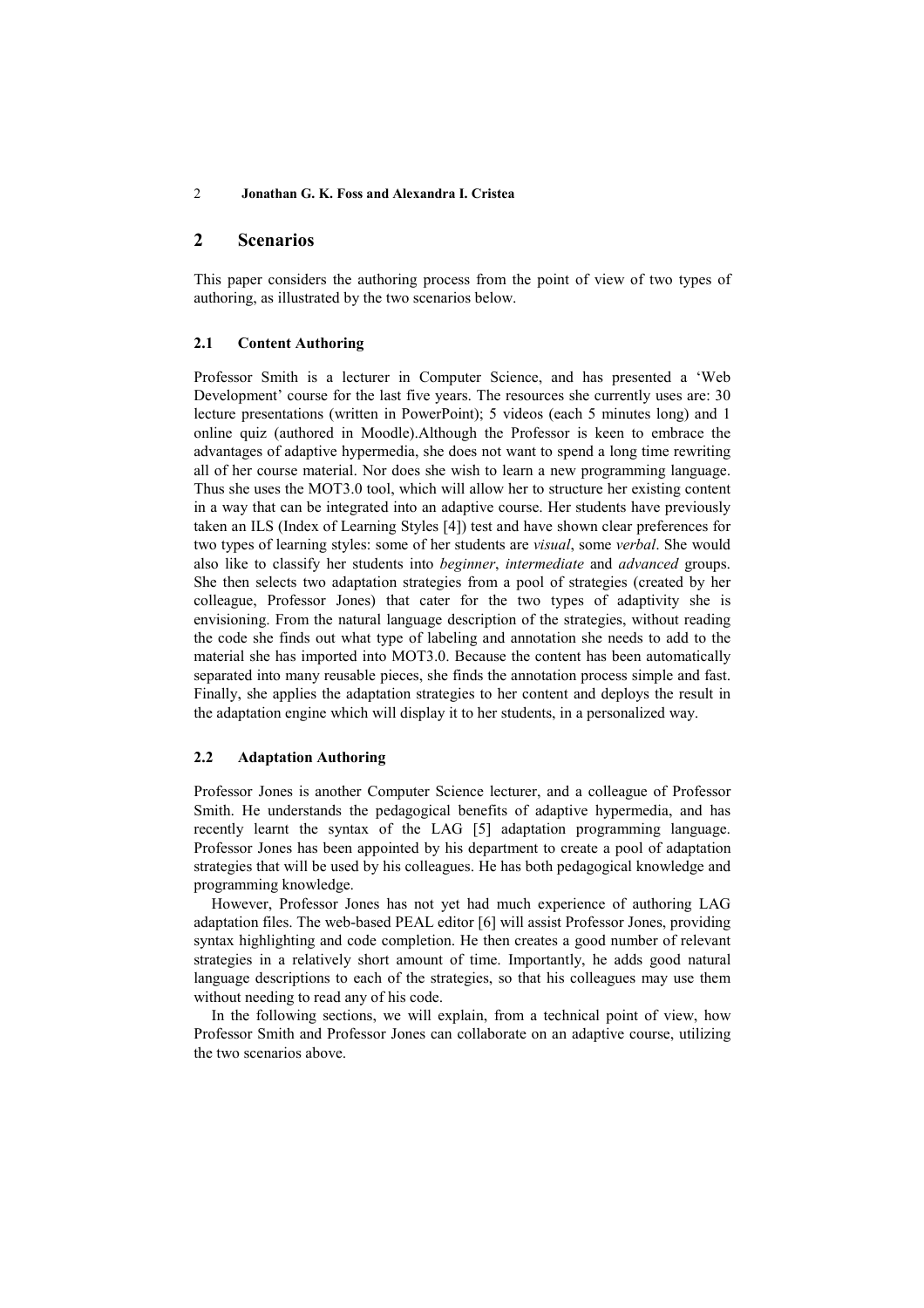### 3 Importing the Linear Content in MOT3.0

#### 3.1 Importing Presentation Slides

Professor Smith starts by using MOT3.0's presentation importer to upload one of her existing PowerPoint files on "PHP" to the MOT server. The import script analyzes the presentation content, and creates a new domain structure (called a domain map) to store her lecture (see Fig. 1). As adaptation means conditionally displaying or removing content fragments, depending on the learner's needs, the first task for the system is to separate the existing content into reusable fragments (called *attributes*).

# PHP Lecture Slides by Professor Smith Dynamic Websites

| $\sim$<br>$\bullet x$                          | Domain Map name: PHP Lecture Slides     |
|------------------------------------------------|-----------------------------------------|
|                                                | <b>Creator: Professor Smith</b>         |
| PHP                                            |                                         |
| Summary                                        | Attributes:                             |
| <b>Static Websites</b>                         | title                                   |
| <b>Dynamic Websites</b>                        | text                                    |
| PHP                                            | notes[x]                                |
| Uses of PHP                                    |                                         |
| Popular uses of PHP<br><b>PHP Architecture</b> | image[x]                                |
| <b>PHP</b> Installation                        | video [x]                               |
| PHP Syntax                                     | <b>Add Attribute</b>                    |
| <b>PHP Syntax</b><br>ļ.,                       | <b>Relatedness relations:</b>           |
| First PHP Script: hello.php                    | None                                    |
| <b>Arrays in PHP</b>                           |                                         |
| <b>HTML Forms</b>                              | Calculate relations with other concepts |
| <b>Accessing CGI Variables</b>                 |                                         |
| <b>Environment Variables</b>                   |                                         |

Fig. 1. Domain Model of a PowerPoint presentation on the "PHP" topic

Concretely, for each slide in her presentation, the import script creates a new concept in the domain map hierarchy (Fig. 1, left side), and a number of attributes assigned to this concept (Fig. 1, right side). The importer generates a slide image, and also automates OpenOffice.org<sup>1</sup> to export an HTML representation of the slide. From the latter, MOT3.0 extracts the *title* of the slide, the *text* content, and Professor Smith's slide *notes*. These attributes are the various information representations for each slide, and ensure thus various adaptations (e.g., slide notes can be used to create an overview; titles can be used to generate a 'Table of Contents'). The actual strategies she will be using are created by Professor Jones, and will be introduced in section 4. The extracted format allows Professor Smith also to add additional information to her module, either from HTML content stored previously on MOT3.0 - by simply copying a concept across from a previously authored domain map; or from additional material – e.g., she can upload one of the videos she was using in her class. She does this by creating another attribute for the concept 'Dynamic Websites', to which she uploads the video file (Fig. 1, right side, attribute 'video').

-

<sup>1</sup> http://www.openoffice.org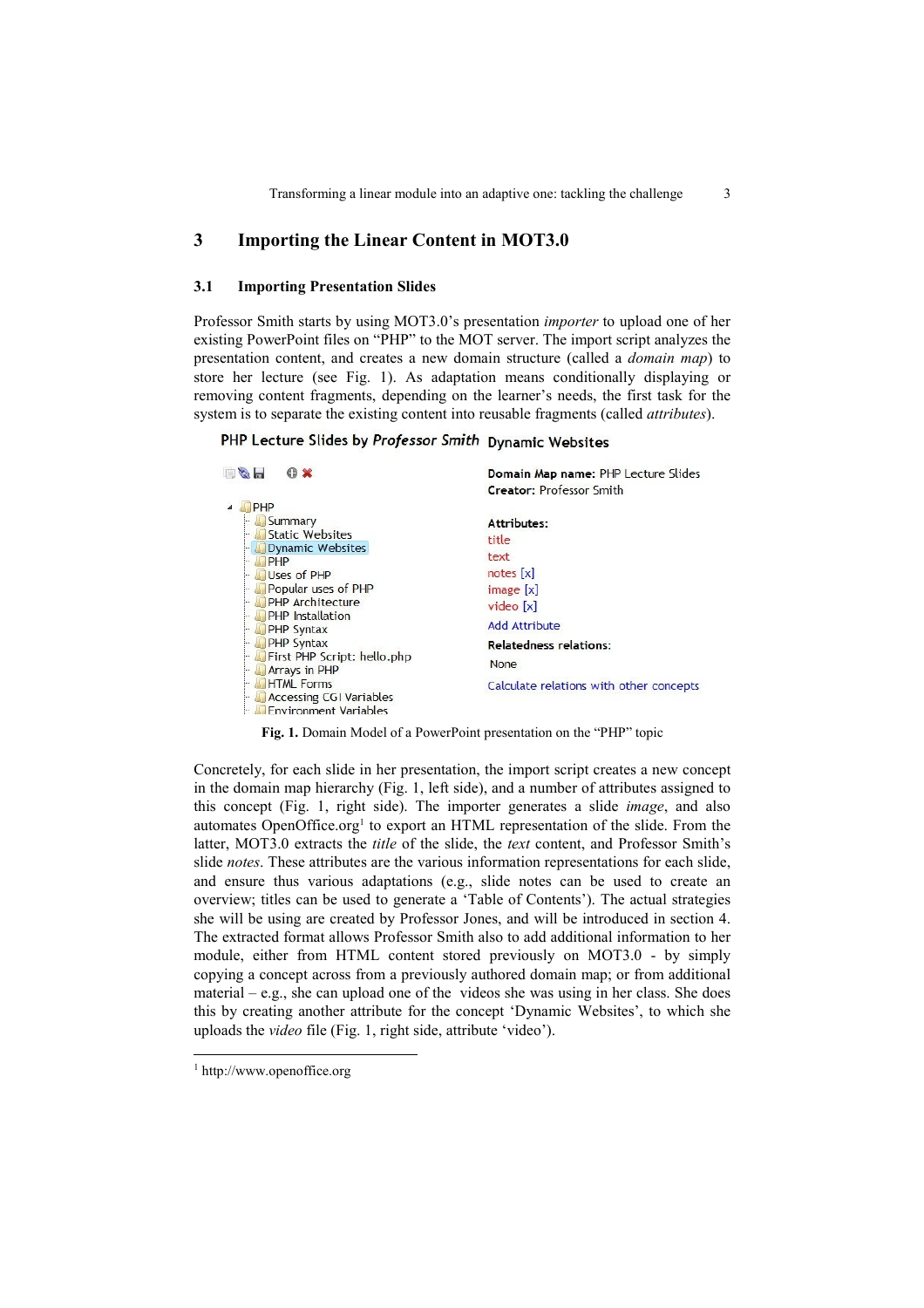#### 3.2 Importing Wikipedia Content

Professor Smith is keen to enhance her lectures by providing information about related topics from Wikipedia<sup>2</sup> . She is aware of the issues surrounding the reliability of Wikipedia content; however she would like her students to be able to read about the module topics from other sources. She simply types the name of a Wikipedia article (here, "PHP") into MOT3.0's Wikipedia importer, which then downloads the WikiText source code of the article. Headings in WikiText are denoted by placing  $=$ signs on both sides of the heading text. The number of signs denotes the level of the heading (e.g. 2 signs for a level 1 heading, 3 signs for a level 2 heading etc.), which allow the import script to divide the article's content into sections, thus inferring the structure of the article. For each section of the article, a concept is created in the domain map (Fig. 2, left side). Each concept is assigned two attributes; the *title* of the section, and the text of the section (converted to HTML). The import clearly generates a good number of reusable, separate concepts, grouped in hierarchies, each with at least two attributes. All these will constitute the alternatives that will be available to the adaptation strategies she will apply. As with the previous domain map, Professor Smith is able to add more content to the newly created domain map.

| <b>PHP by Professor Smith</b>          | <b>Usage</b>                            |
|----------------------------------------|-----------------------------------------|
| $\blacksquare$<br>O X                  | Domain Map name: PHP                    |
|                                        | <b>Creator: Professor Smith</b>         |
| PHP                                    |                                         |
| <b>History</b>                         | Attributes:                             |
| Release history                        | title                                   |
| Usage<br>Security                      | text                                    |
| Syntax                                 | <b>Add Attribute</b>                    |
| Speed optimization<br><b>Resources</b> | <b>Relatedness relations:</b>           |
| See also                               | None                                    |
| <b>Notes</b><br><b>External links</b>  | Calculate relations with other concepts |

Fig. 2. Domain model of the imported Wikipedia PHP article

#### 3.3 Importing Moodle Content

Another import script Professor Smith can use concerns content from other Learning Management Systems, such as Moodle or Sakai. Professor Smith has already created an online quiz using Moodle, so she exports this content to an IMS-QTI file. She can then upload the IMS-QTI file to MOT3.0, where her content will be converted into another domain map. For each question in the quiz, a concept is created. Each of these concepts contains a question attribute, and an answer attribute. These questions and

-

<sup>2</sup> http://www.wikipedia.org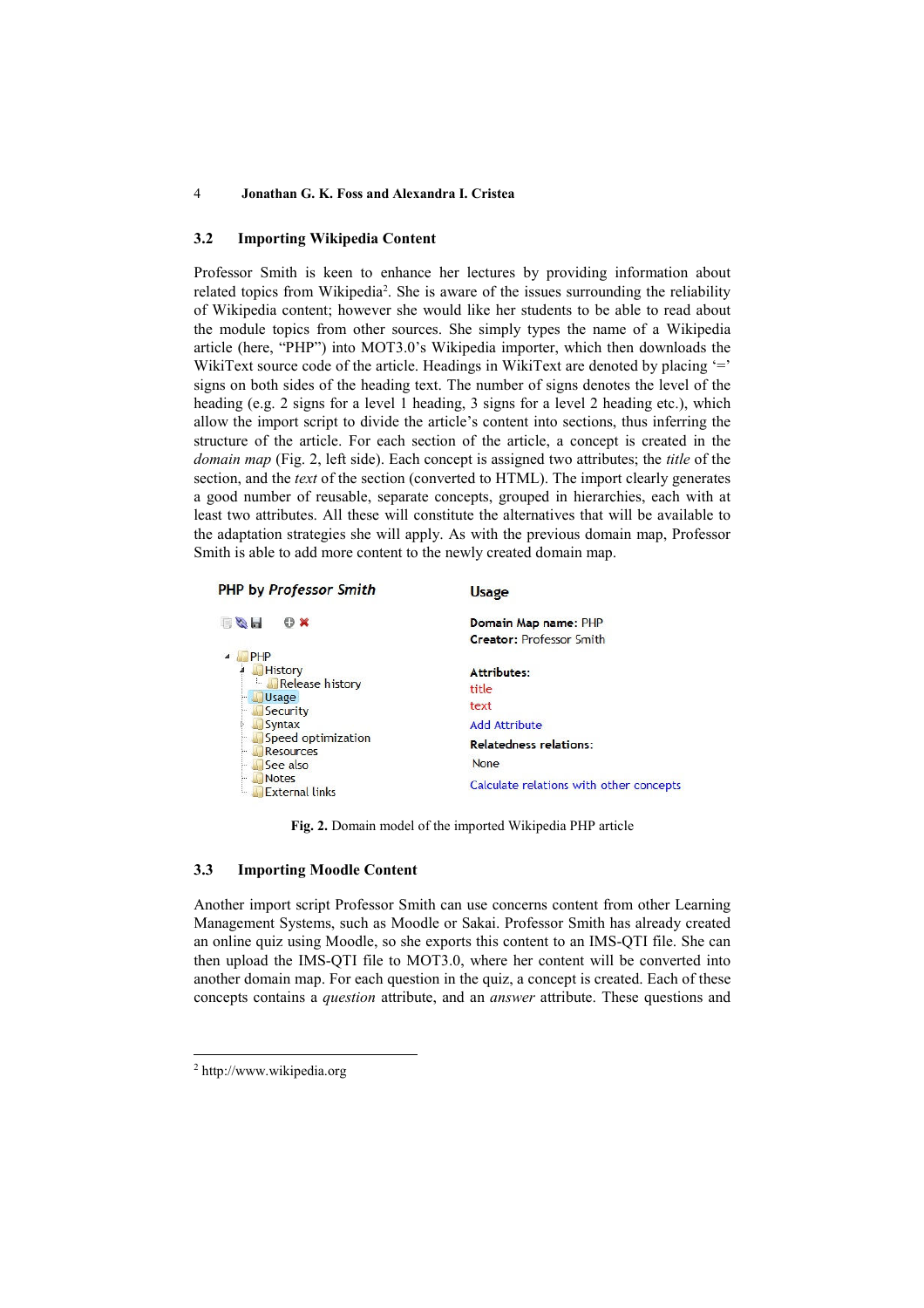answers can be used within an adaptive course. For instance, it would be simple to create an adaptive course that hides all answers until the user has read all questions.

### 4 Creating Adaptation Strategies

Professor Jones uses PEAL to create a series of adaptation strategies.

### 4.1 Beginner-Intermediate-Advanced Strategy

One strategy he creates divides students into 3 groups: beginner, intermediate and advanced, hiding content from learners until they have reached the appropriate level (Fig. 3 shows an editing snapshot). LAG is able to update the user model, to allow the user to progress from *beginner* to *intermediate*. PEAL suggests *automatic completion* for the current program line (pop-up window). The available library code fragments, which can be inserted directly into the current code, appear in the right frame. Also, Fig. 3 shows color and formatting coding and recognition of programming instructions, as well as code line numbers to help the author to program in the LAG adaptation language, which is new for Professor Jones. Additionally, PEAL gives access to previously stored strategies (created by someone else and marked for sharing), allows parts of programs to be created directly via a Wizard, and thus overall represents a simple way for Professor Jones to accomplish his task in a short



Fig. 3. Editing with the PEAL tool

#### 4.2 Visual-Verbal Strategy

Another strategy Professor Jones creates differentiates between learners who are visual learners and those who prefer text. He defines a variable representing if the user prefers visual or verbal content. Pieces of content are labeled 'visverb', and given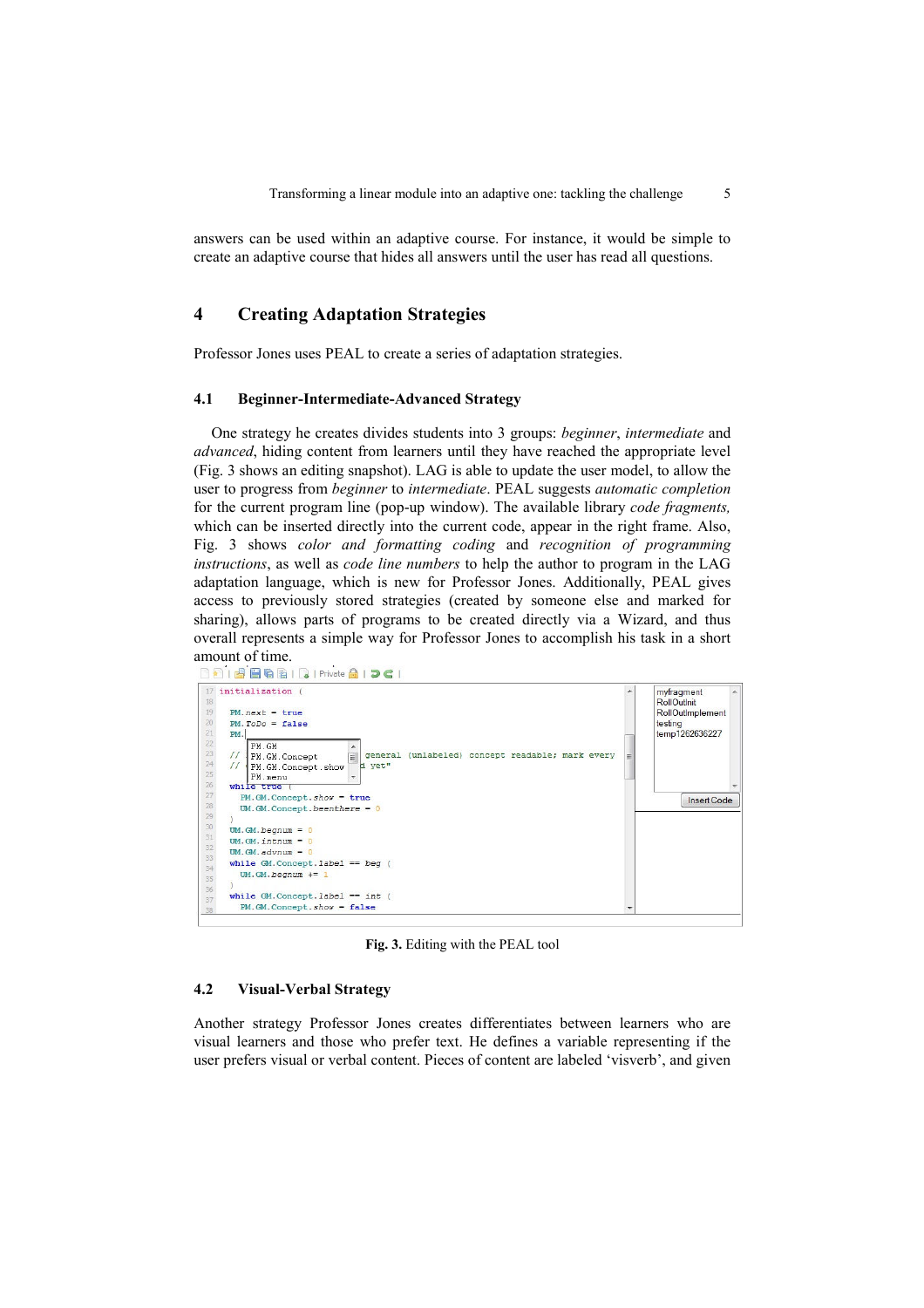a weight to indicate whether the content is visual or verbal. The user's preference variable is compared with the weight of the content, and if the result is above a predefined threshold, the content is shown.

When Professor Jones has completed his strategies, he publishes them on the university website. He has added a comment to the top of each strategy that states the purpose of the strategy, and the labels the strategy uses.

### 5 Combining and Enhancing Linear Input

#### 5.1 Adding adaptive behavior to linear content

After importing and enriching her imported material via domain maps, as shown in section 3, Professor Smith can now export them into a *goal map*, by clicking on an icon in MOT3.0. A goal map allows her to add pedagogical labels and weights (Fig. 4, right side), according to the adaptation strategy that she will be employing. She could import the domain maps to various goal maps and add different labels, thus using the same content for different pedagogical personalization strategies. However, she decides to create only one lesson for now, based on the content from one of her presentations. The goal model environment also allows her to combine content from different domain maps. She uses this to add information from her Wikipedia domain map. Then she labels the image version of the slide as 'visverb', and gives it a weight of 30 (representing visual content) and the text version of the slide as 'visverb' with a weight of 70 (for verbal content). These labels and weights correspond to the ones prescribed by the 'Visual-Verbal' strategy created by Professor Jones. The MOT3.0 system allows her to apply the same label and weight to many goal model concepts at once, thus saving her time, as most of her material is either of a visual or a verbal nature.

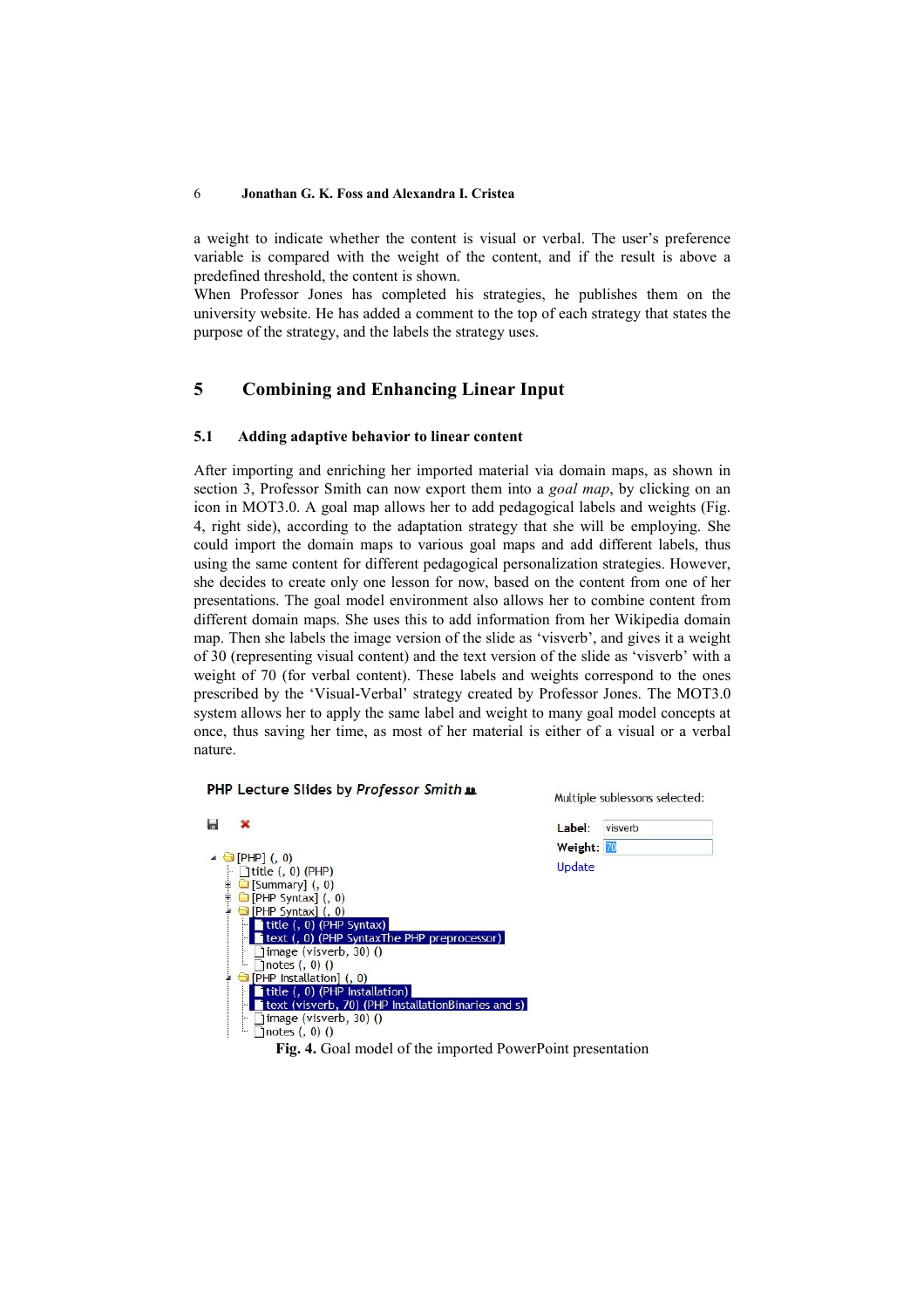Transforming a linear module into an adaptive one: tackling the challenge 7

#### 5.2 Delivering adaptive courses

Professor Smith can now export her goal map and upload it to the AHA! delivery tool, together with one of Professor Jones's strategy files, and deploy it. This will create a course combining the educational content with the adaptation strategy. Professor Smith's students can then visit the adaptive course.

### 6 Evaluation and Discussion

An evaluation was performed at the University of Warwick with six volunteer course authors and designers. They were asked to explore the system, and answer 45 questions, which we grouped into 10 categories of basic functions, as below:

- 1. … browsing other author's materials
- 2. … editing with MOT3.0
- 1. ... browsing other author's materials<br>2. ... editing with MOT3.0<br>3. ... changing hierarchies of material via drag&drop
- 4. … copying and linking functionality 4. … copying and linking functionality<br>5. … editing HTML using the editor<br>6. … importing Wikipedia content<br>7. … importing Presentation content<br>8. … functionality of importing content
- 5. … editing HTML using the editor
- 6. … importing Wikipedia content
- 7. … importing Presentation content
- 
- 9. .. authoring for adaptation as supported by MOT3.0
- 10. ... Semi-Automatically Creating and Linking Content for adaptation

Fig. 5 shows that the designers found most of the basic functions 'Easy' (or ' Easy') to use. :<br>box:<br>asy' (or 'Very



Fig. 5. Evaluation results for the basic functionality of MOT3.0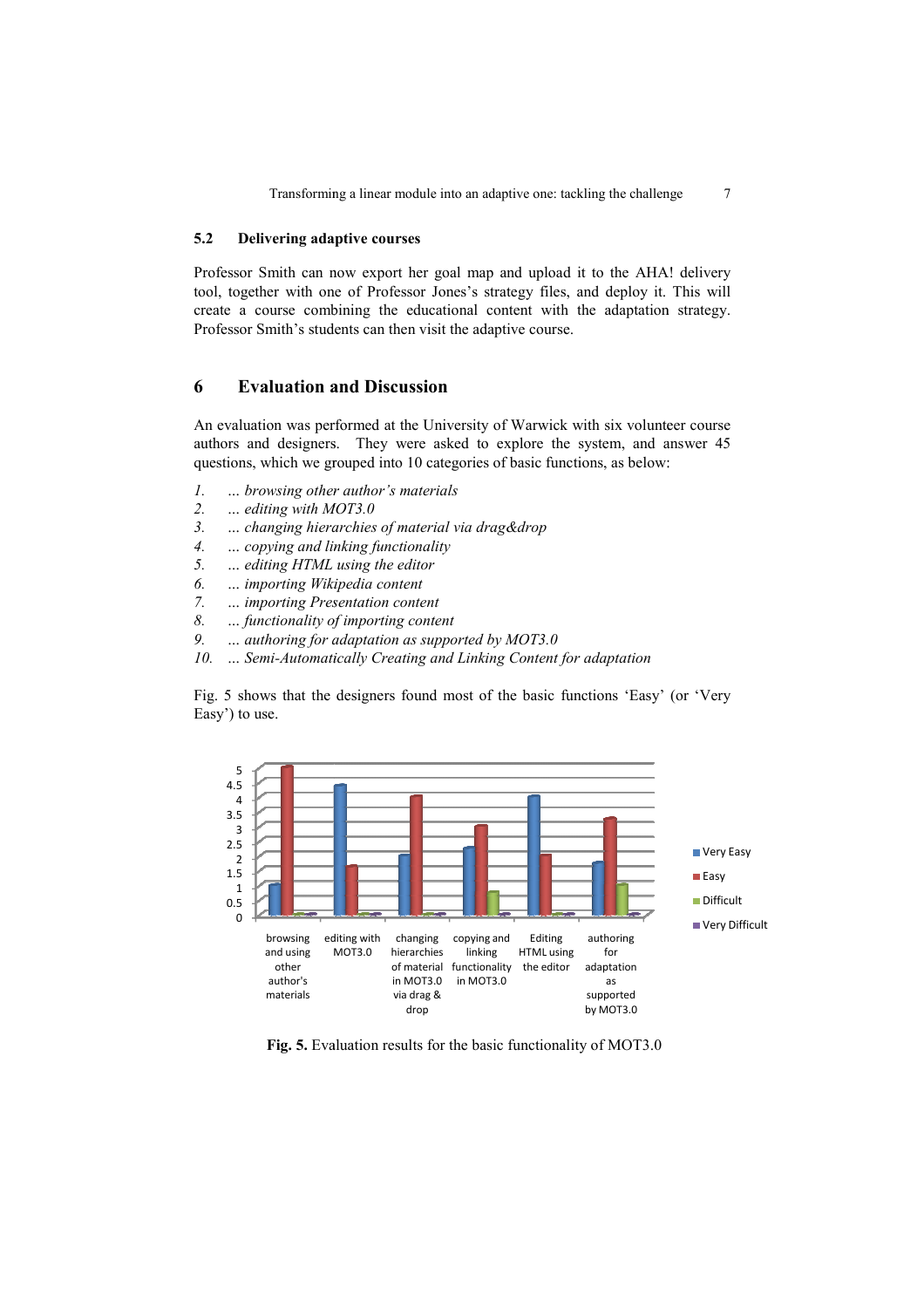To establish the statistical significance of these results, we have mapped the answers {'Very Easy', 'Easy', 'Difficult', 'Very Difficult'} onto the values {2, 1,-1, 1, -2}. This assumes equidistance between these labeled values, as well as monotonicity, an assumption which is widely used in literature, and also conforms to the natural language use of these words. We have then applied a one-sample T-test to compare the answers against the average of 0, corresponding to 'Neither Easy nor Difficult', to establish if the positive average is statistically significant. test to compare<br>tor Difficult', to<br>*rchies* (Q1,2,3),

An analysis of the data showed that browsing, editing, changing hierarchies and editing HTML (Q5) are statistically significantly easy with 95% confidence (P<0.05). Also importing Wikipedia content, presentation, and (semi-)automatically creating content and linking are significantly useful.



Fig. 6 6. Evaluation results for the importing features

However, the *copying and linking functionality*  $(Q4)$ , *importing content*  $(Q8)$  and general authoring (Q9) are only statistically significant with 90% confidence. To analyze the reasons for this, Table 1 shows the p-values for each of the sub-questions within these questions.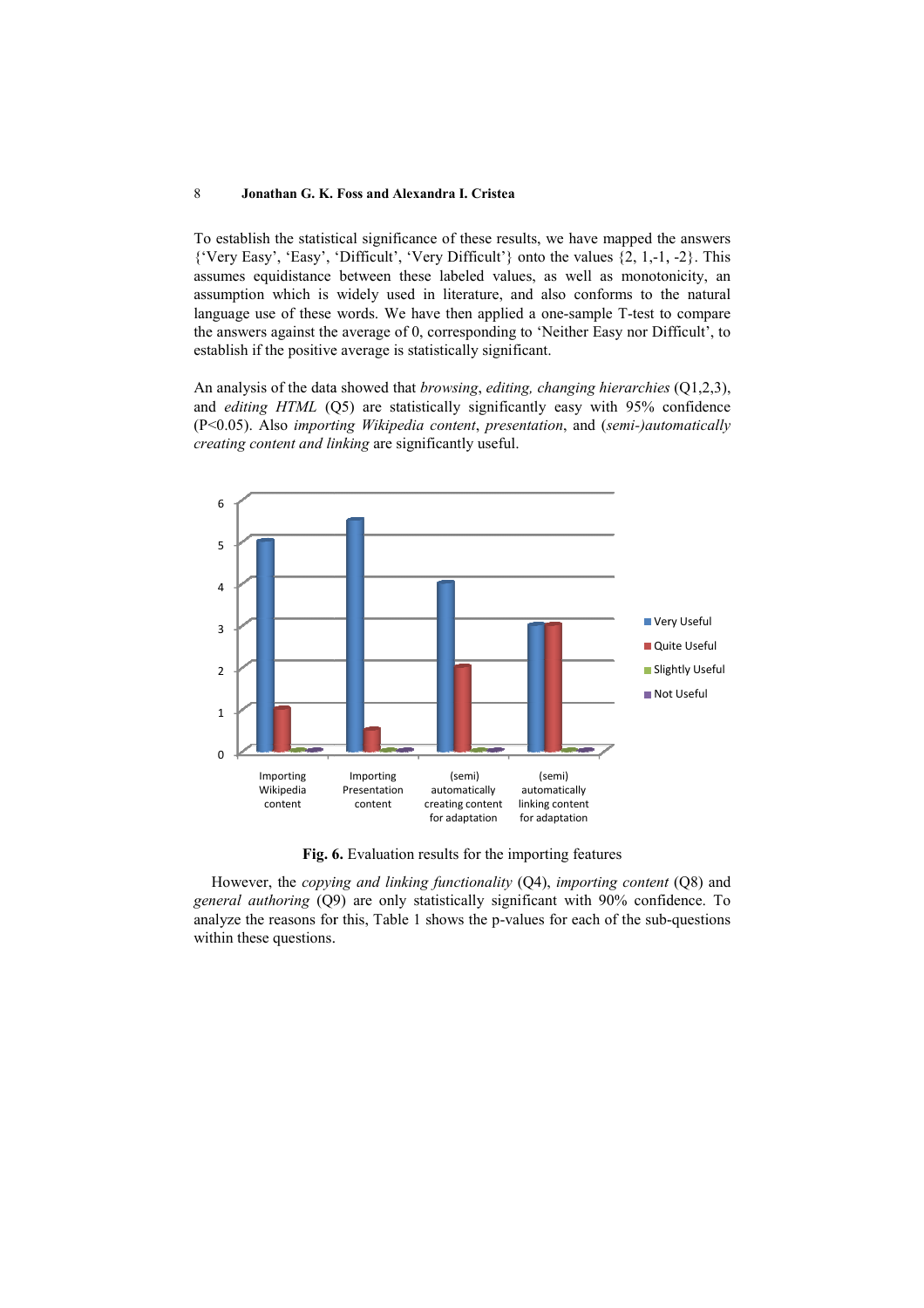| Question       |                                                                                                                   | p-value |
|----------------|-------------------------------------------------------------------------------------------------------------------|---------|
| 4a             | Dragging domain concepts between trees when copying/linking                                                       | 0.001   |
| 4b             | Inserting goal map sublessons from domain concept attributes                                                      | 0.363   |
| 4c             | Inserting other goal map lessons as sublessons                                                                    | 0.093   |
| 8a             | The content of the imported Wikipedia article                                                                     | 0.001   |
| 8b             | The number of attributes extracted from an article                                                                | 0.001   |
| 8c             | The type of attributes extracted from an article                                                                  | 0.001   |
| 8d             | Speed of importing an article                                                                                     | 0.465   |
| 8e             | The content of the imported Presentation                                                                          | 0.001   |
| 8f             | The number of attributes extracted from a Presentation                                                            | 0.001   |
| 8g             | The type of attributes extracted from a Presentation                                                              | 0.001   |
| 8h             | Speed of importing a Presentation                                                                                 | 0.465   |
| 9a             | Being able to create adaptive presentations with MOT3.0 (as<br>compared with programming adaptation from scratch) | 0.001   |
| 9 <sub>b</sub> | Being able to (semi) automatically create content for adaptation                                                  | 0.286   |
| 9c             | Being able to (semi) automatically link content for adaptation                                                    | 0.363   |
| 9d             | Using graphical drag $\&$ drop interfaces in authoring for adaptation                                             | 0.001   |

Table 1. Sub-questions for questions 4, 8 and 9.

Table 1 shows that within the area of copying and linking functionality, whilst dragging domain concepts is significantly easy, inserting goal maps from domain concept attributes or other sublessons is not. Looking at the qualitative comments, the experts noted that: "Inserting of domain map attributes needs improvement […] partial goalmaps cannot be inserted" and "it is easy, but a bit inconsistent: for GM you have to click add, for DM you have to drag  $&$  drop. I would like it not to refresh back, as I may want to add more than 1 attribute".

With regard to the importing scripts, Table 1 shows that although the functionality was appreciated by the experts, the speed of the scripts were unsatisfactory. Some of the comments were "It will be good to see how long the article/presentation is before the import.", and "The speed could become an issue if several presentations are imported simultaneously."

The general authoring questions showed that the experts felt that creating adaptive presentations with MOT3.0 is preferred (in a statistically significant way) to programming adaptation from scratch, and also using graphical drag & drop interfaces in authoring for adaptation is considered beneficial. Looking at why the experts are not convinced about (semi-)automatically creating and linking content, the comments were as follows: "The physical manipulation is easy, but you have to understand what you are doing", "Linking automatically is only possible in a hierarchical way. It would be interesting to see different types of automatic linking."

Thus, whilst clearly some improvements can be done (and the experts have given us some very good pointers towards this), the overall evaluation shows that people